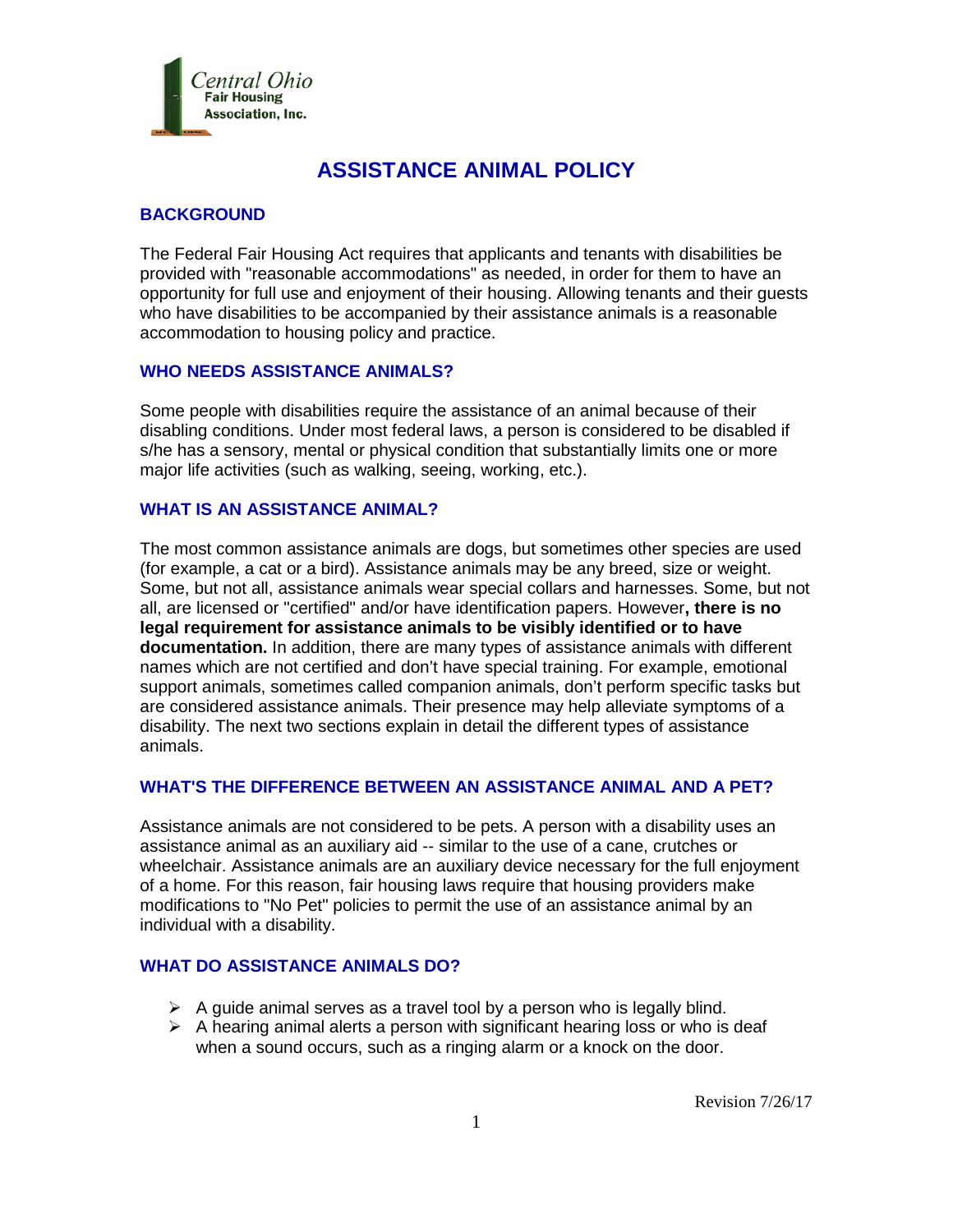

- $\triangleright$  An assistance animal helps a person who has a mobility or health disability. Duties may include carrying, fetching, opening doors, ringing doorbells, activating elevator buttons, steadying a person while walking, helping a person up after a fall, etc.
- $\triangleright$  A seizure response animal assists a person with a seizure disorder. The animal's assistance depends on the person's needs. The animal may go for help, or may stand guard over the person during a seizure. Some animals have learned to predict a seizure and warn the person.
- $\triangleright$  A companion animal or emotional support animal assists people with psychological disabilities. Emotional support animals can help alleviate symptoms such as depression, anxiety, stress and difficulties regarding social interactions, allowing tenants to live independently and fully use and enjoy their living environment.

# **PRACTICAL GUIDELINES FOR HOUSING PROVIDERS AND PROPERTY MANAGERS TO FOLLOW**

## **ASSISTANCE ANIMAL ACCOMMODATION:**

Property management must review all requests a tenant with a disability makes for reasonable accommodations, including requests for an assistance animal accommodation. A property manager might require the tenant to provide a third party verification from a "reliable source," when the disability of the tenant and/or the need for the accommodation are not obvious. HUD has provided guidance on assistance animals that needs to be used in conjunction with this assistance animal guidance. In 2004 the U.S. Dept. of Justice and Dept. of Housing & Urban Development wrote in a [Joint](https://www.hud.gov/offices/fheo/library/huddojstatement.pdf)  [Statement](https://www.hud.gov/offices/fheo/library/huddojstatement.pdf) that:

a medical professional, a peer support group, a non-medical assistance agency, or a reliable third party who is in a position to know about the individual's disability may also provide verification of a disability.

In 2013 HUD issued a [Service Animal Policy](https://portal.hud.gov/hudportal/documents/huddoc?id=servanimals_ntcfheo2013-01.pdf) that gave additional guidance on Emotional Support Animal verifications:

The housing provider may ask persons who are seeking a reasonable accommodation for an assistance animal that provides emotional support to provide documentation from a physician, psychiatrist, social worker, or other mental health professional that the animal provides emotional support that alleviates one or more of the identified symptoms or effects of an existing disability.

When property management requires proof that the tenant has a disability and that the accommodation assists the person with that disability, they still cannot require the tenant to provide information about the nature or severity of the disability.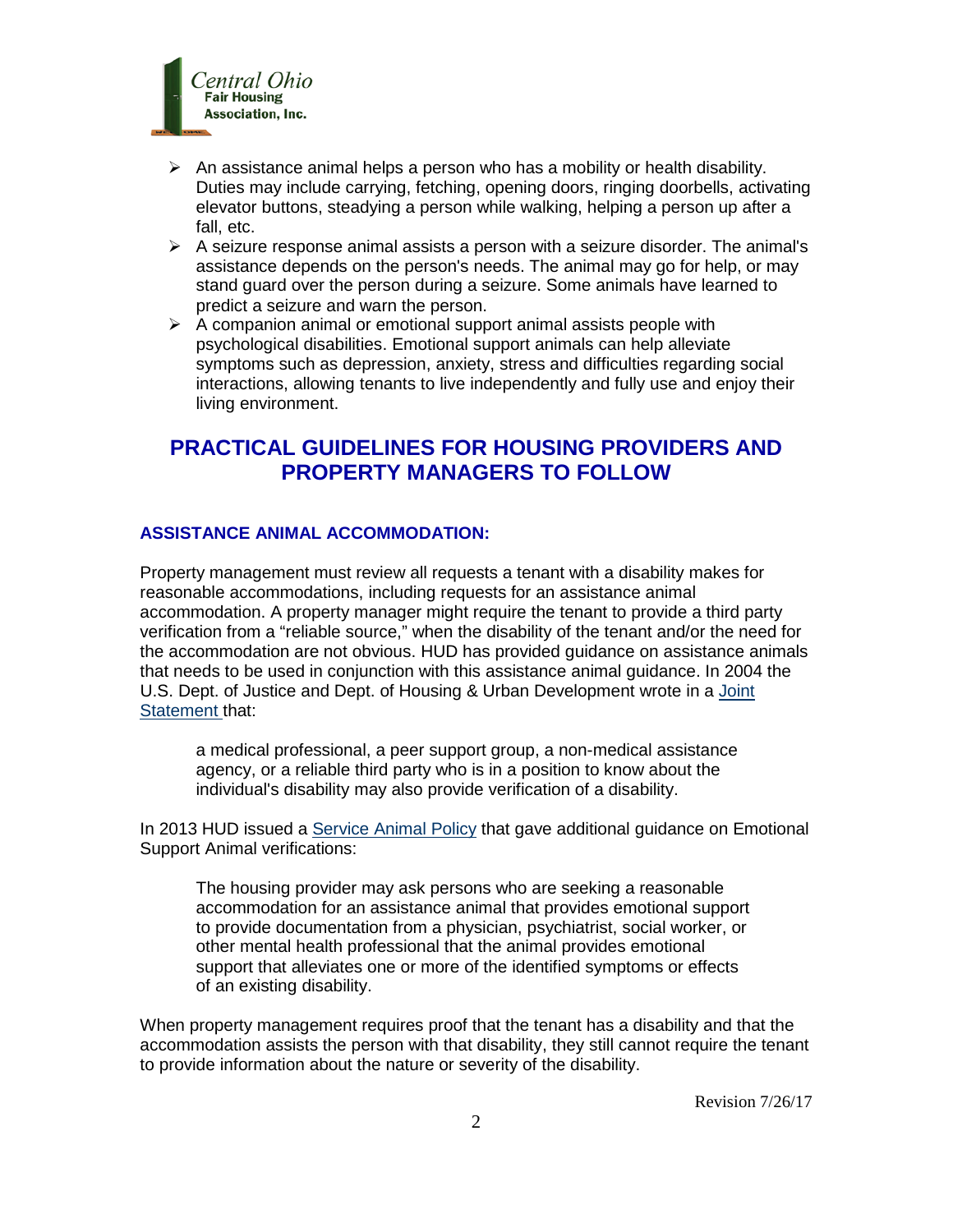

### **PET RULES AND "NO PETS" RULES:**

If you allow tenants to have common household pets and you place limitations on the size, weight, and type of pets allowed, these rules do not apply to assistance animals. Assistance animals may be any type of animal and any breed, size or weight, and an accommodation may involve more than one assistance animal. If your insurance provider says you have to restrict breeds, you should contact HUD, a fair housing center, or an attorney about this possible infraction of the law.

If a housing complex has a "no pets" rule, such rules do not apply to assistance animals. If property management has documentation that the tenant has a disability and needs the assistance animal as a result, then **the tenant can live with the animal despite the no pets rule.** 

#### **DEPOSITS AND FEES:**

**AN ASSISTANCE ANIMAL IS NOT A PET**. Regardless of whether your property allows pets, a tenant who uses an assistance animal is not required to make a pet deposit or pay a pet-related move-in cleaning fee. You may charge a general cleaning or damage deposit charged to all tenants. The tenant is liable for any damage the animal actually causes.

### **AWARENESS TRAINING:**

Good property management will ensure that staff and other tenants are properly trained in the facility's assistance animal policies, including the following rules -

- $\triangleright$  Allowing an assistance animal to accompany the tenant at all times and everywhere on the property except where animals are specifically prohibited *(such as in the pool)*.
- $\triangleright$  Do not pet or touch an assistance animal. Petting an assistance animal when it is working distracts the animal from the task at hand.
- $\triangleright$  Do not feed an assistance animal. The animal may have specific dietary requirements. Unusual food or food at an unexpected time may cause the animal to become ill.
- $\triangleright$  Do not deliberately startle an assistance animal. Avoid making noises at the animal *(barking, whistling, etc.)*.
- $\triangleright$  Do not separate or attempt to separate a tenant/handler from her or his assistance animal.
- $\triangleright$  Avoid initiating conversation about the assistance animal, the tenant's disabilities or other assistance animals one has known. If you are curious, you may ask if the tenant/handler would like to discuss it, but be aware that many people with disabilities may not care to share personal details.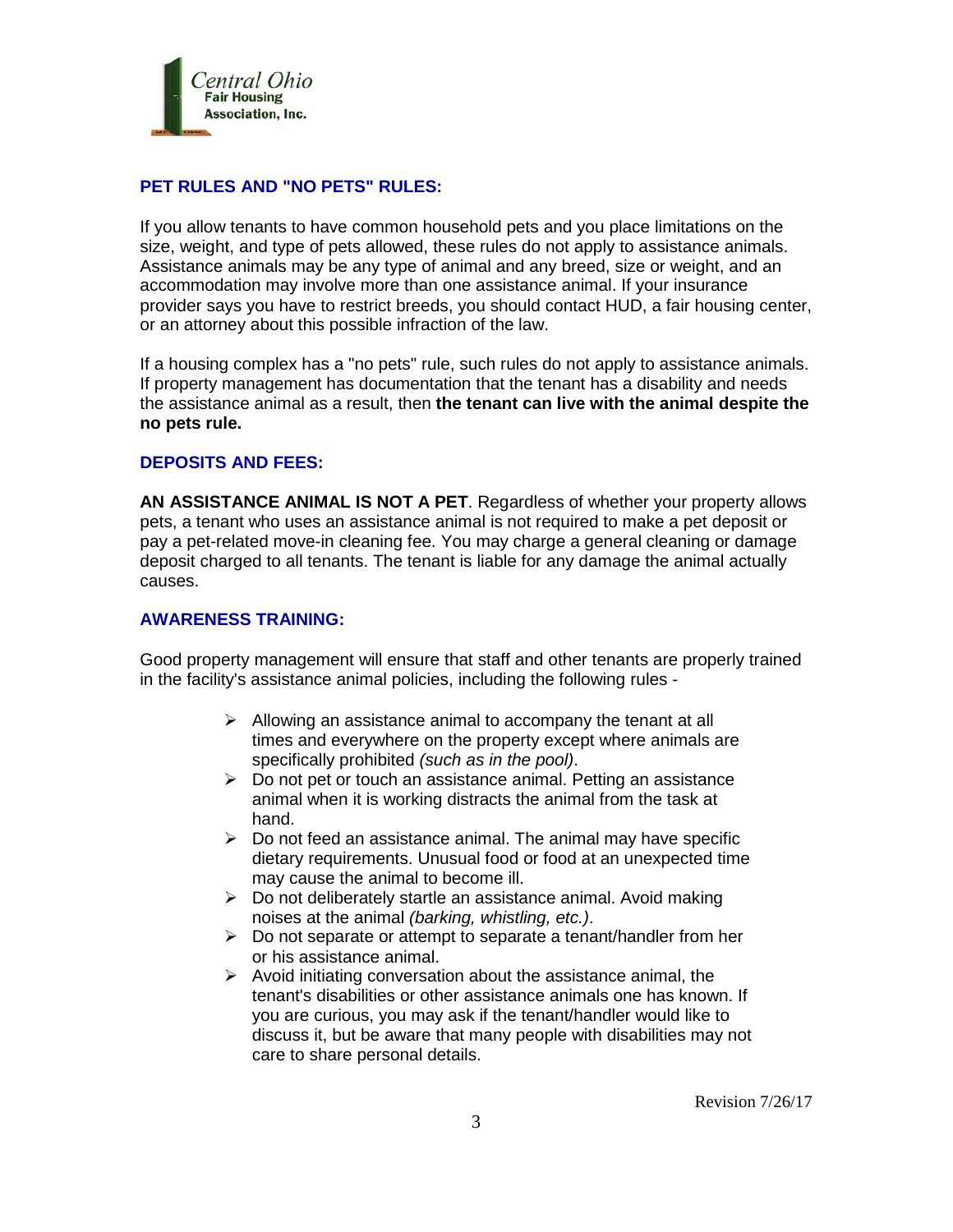

- $\triangleright$  Remember, not all disabilities are visible. The nature of the person's disability is a private matter, and **you are not entitled to inquire for details**.
- $\triangleright$  If other tenants complain about the fact that they are not allowed to have a pet and want to know why you have made an exception, simply state that your company complies with the fair housing laws. You can also refer your tenants to the fair housing laws or your local fair housing agency for further details.
- $\triangleright$  Assistance animals do not need to wear any special identifying gear such as tags, harnesses or capes. Assistance animal owners/handlers are not required to carry any paperwork documenting the animal as an assistance animal.
- $\triangleright$  A tenant may train his or her own assistance animal and is not required to provide any information about training or the specific tasks the animal performs.

# **ANIMAL CARE AND SUPERVISION:**

The tenant/handler has the responsibility to care for and supervise the animal. The tenant must retain full control of the animal at all times. This generally means that while the animal is in common areas, it is on a leash, in a carrier, or otherwise in the direct control of the animal owner/handler. When in the presence of others, the animal is expected to be well behaved.

#### **REMOVAL OF AN ASSISTANCE ANIMAL:**

If an assistance animal misbehaves, the property manager may ask the tenant/handler to remove the animal from the immediate area. If the animal's improper behavior happens repeatedly, the manager may tell the tenant not to bring the animal into certain common areas, until significant steps have been taken to stop the behavior. This might include some type of specialized training for both the animal and the tenant.

#### **AREAS OFF-LIMITS TO ASSISTANCE ANIMALS:**

Management may designate certain areas off limits to assistance animals, such as swimming in the pool or inside the sauna room. Such designations should not infringe upon the right of a person with disabilities to full enjoyment of the amenities of the community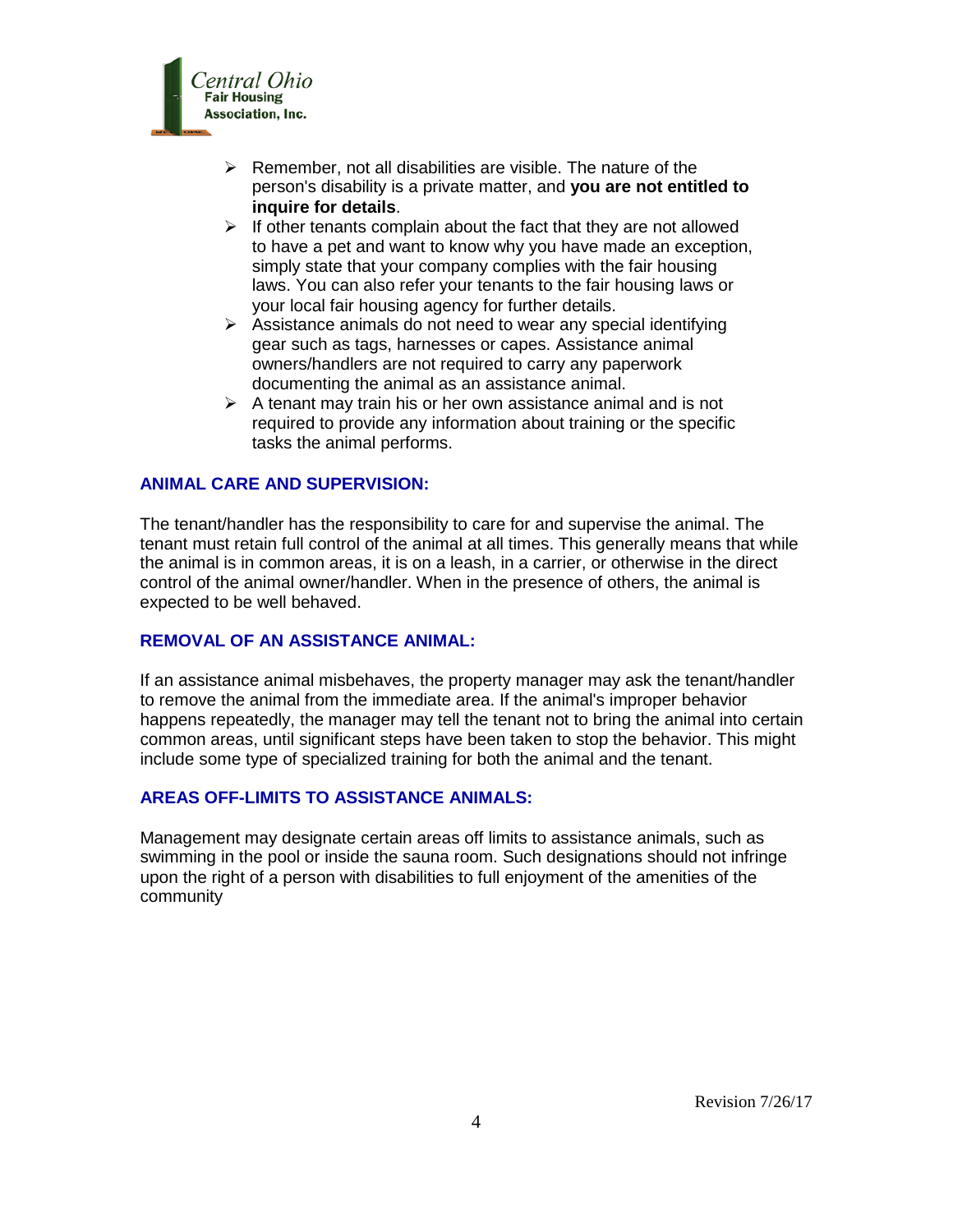

# **PRACTICAL GUIDELINES FOR TENANTS WHO WANT OR NEED ASSISTANCE ANIMALS**

#### **REQUEST FOR AN ASSISTANCE ANIMAL ACCOMMODATION:**

The tenant who needs an assistance/companion animal can submit a request to the housing provider for an accommodation for the tenant's disability. Even though people with disabilities are not required to use company forms, having forms that allow someone to "fill in the blank" might make the process easier for both staff and tenants/applicants. If there are no forms, a tenant can write a letter or verbally ask for the accommodation. Written requests should be dated, copied and copies should be retained by the tenant for proof that the request was made.

### **VERIFICATION OF DISABILITY AND NEED FOR A ASSISTANCE ANIMAL:**

The tenant must be prepared to provide written verification that s/he has a disability and that the accommodation is necessary to give the tenant equal opportunity to use and enjoy the housing and/or housing community. If the tenant/applicant's situation requires that they get a third person to verify the disability or the need for the accommodation, (this happens when a person's disability is not obvious), the tenant/applicant should obtain a signed letter on professional letterhead from his/her healthcare or mental health provider to the housing provider answering the following questions:

- $\triangleright$  Does the person seeking to use and live with the animal have a disability i.e., a physical or mental impairment that substantially limits one or more major life activities?
- $\triangleright$  Does the person making the request have a disability-related need for an assistance animal? In other words, does the animal work, provide assistance, perform tasks or services for the benefit of a person with a disability, or provide emotional support that alleviates one or more of the identified symptoms or effects of a person's existing disability?

While the property management may not require the requester of an accommodation to disclose the nature or severity of his/her disability, the requester might be required to show the relationship between the disability and the need for the requested accommodation. For example, a tenant applicant may need a seizure response animal. The seizures may come and go unexpectedly and be due to genetics, an injury or some other situation. The only thing they need to disclose is that they have had seizures and may have seizures in the future and that the seizures come and go unexpectedly. Either the tenant/applicant can explain this or have it explained by a health care provider. The tenant/applicant does not have to say how often they have seizures, how severe the seizures are or what causes the seizures.